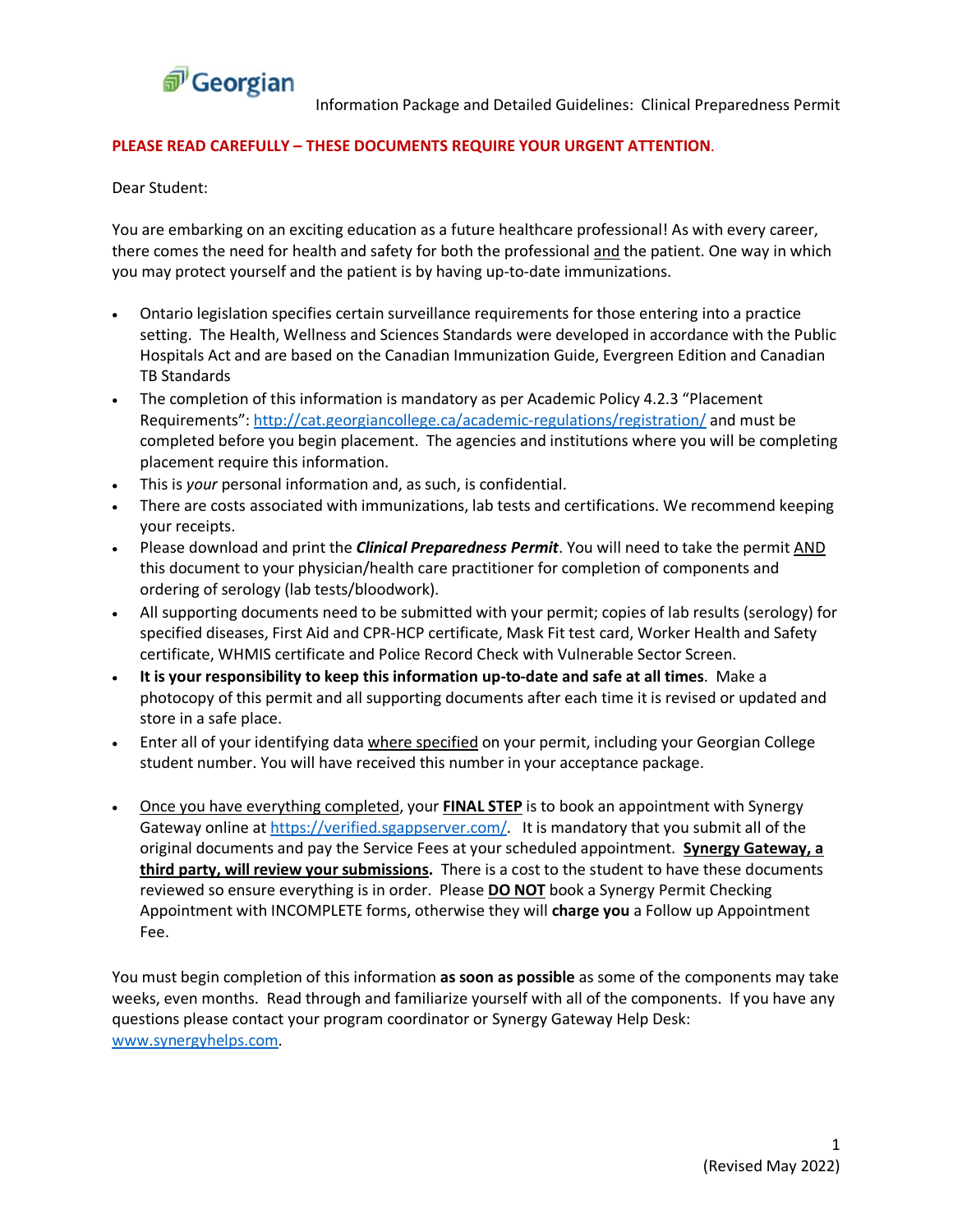# *<u>n*Georgian</u>

Information Package and Detailed Guidelines: Clinical Preparedness Permit

**Clinical Permit Notes – These requirements may include a change from what is in the main permit pages. Refer to your specific program below to see if there are any exceptions.**

| <b>PROGRAM</b>                                                                                  | <b>Permit Due</b><br>(See Program<br><b>Coordinator for exact</b><br>Permit due date) | <b>COVID-</b><br>19<br>Vaccine | <b>Mask Fit</b><br>Test**                          | <b>Police</b><br><b>Vulnerable</b><br><b>Sector Check</b><br>(PVSC) | <b>Other Notes</b>                                                                                                                                                      |
|-------------------------------------------------------------------------------------------------|---------------------------------------------------------------------------------------|--------------------------------|----------------------------------------------------|---------------------------------------------------------------------|-------------------------------------------------------------------------------------------------------------------------------------------------------------------------|
| Acupuncture                                                                                     | 2 <sup>nd</sup> Semester                                                              | <b>Not</b><br>required         | <b>Not</b><br>required                             | See page 7                                                          | First Aid, CPR & Police Vulnerable Sector Check upon<br>entry only, annual PVSC declaration thereafter                                                                  |
| <b>Communicative Disorders</b><br><b>Assistant</b>                                              | End of $1st$<br>Semester                                                              | See page 5                     | See page 8                                         | See page 7                                                          | CPR certification to have been completed no earlier than<br>May 1 of the prior year so that it remains current within<br>one year until the end of Semester 2 clinical. |
| <b>Dental Assisting</b>                                                                         | Prior to the start<br>of classes                                                      | <b>Not</b><br>required         | See "Other<br>Notes" and<br>refer to page<br>8,#12 | See page 7                                                          | Mask Fit due in Semester 1 by September 30 for Fall<br>intakes and January 31 for Winter intakes.                                                                       |
| <b>Dental Hygiene</b>                                                                           | Middle of $1st$<br>Semester                                                           | <b>Not</b><br>required         | See page 8                                         | Prior to start of<br>Semester 4                                     | First Aid not required. Initial TB Skin Testing required by<br>start of Semester 4.                                                                                     |
| <b>Denturism</b>                                                                                | End of $2^{nd}$<br>Semester                                                           | <b>Not</b><br>required         | See page 8                                         | See page 7                                                          |                                                                                                                                                                         |
| <b>Enhanced Practice for</b><br><b>Internationally Educated</b><br><b>Nurses - Complex Care</b> | End of $1st$<br>Semester                                                              | See page 5                     | See page 8                                         | Every 6 months                                                      | Co-Op Work Permit required from IRCC                                                                                                                                    |
| <b>Esthetician</b>                                                                              | End of $1st$<br>semester                                                              | <b>Not</b><br>required         | <b>Not</b><br>required                             | <b>Police Criminal</b><br>Record Check only                         | First Aid & Police Criminal Record Check (PCRC) upon<br>entry only, CPR not required, annual PCRC declaration                                                           |
| <b>Gerontology and Palliative</b><br>Care – Graduate Certificate<br>program                     | End of $1st$<br>Semester                                                              | See page 5                     | See page 8                                         | See page 7                                                          |                                                                                                                                                                         |
| <b>Honours Bachelor of Science</b><br>- Nursing, ALL CAMPUSES*                                  | Beginning of 3rd<br>Semester                                                          | See page 5                     | See page 8                                         | Every 6 months                                                      |                                                                                                                                                                         |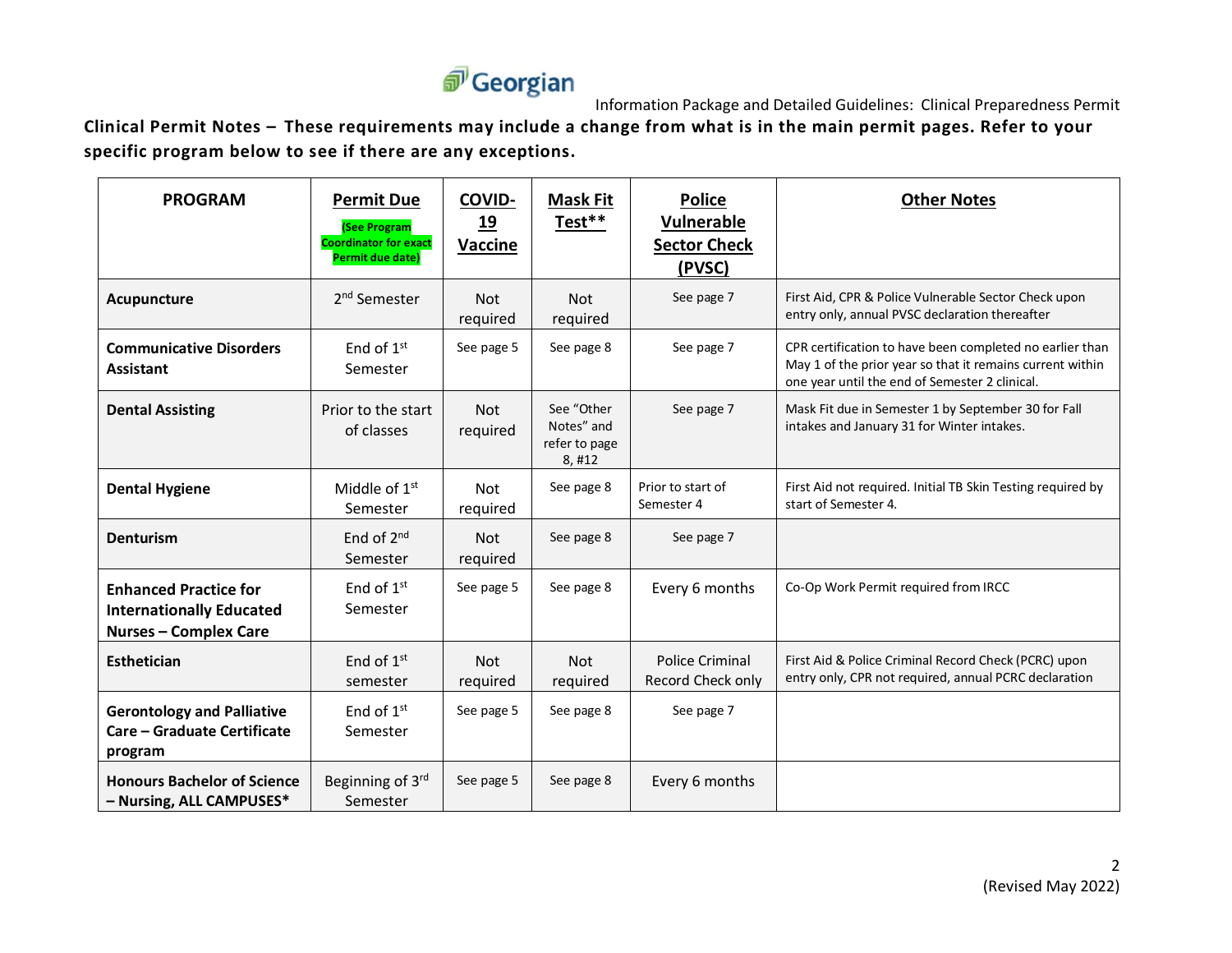

Information Package and Detailed Guidelines: Clinical Preparedness Permit

| <b>Massage Therapy</b>                                                                    | End of $2^{nd}$<br>Semester           | See page 5             | See page 8                  | Required end of<br>Semester 2 & start<br>of Semester 4                                           | IPAC Core Competencies Certificates required                                                                                                                              |
|-------------------------------------------------------------------------------------------|---------------------------------------|------------------------|-----------------------------|--------------------------------------------------------------------------------------------------|---------------------------------------------------------------------------------------------------------------------------------------------------------------------------|
| <b>Medical Skin Care Therapy</b>                                                          | Beginning 1 <sup>st</sup><br>Semester | <b>Not</b><br>required | <b>Not</b><br>required      | Police Criminal<br>Record Check only                                                             | First Aid & Police Criminal Record Check (PCRC) upon<br>entry only, CPR not required, annual PCRC declaration                                                             |
| <b>Mental Health - Graduate</b><br><b>Certificate</b>                                     | End of $1st$<br>Semester              | See page 5             | See page 8                  | See page 7                                                                                       |                                                                                                                                                                           |
| <b>Occupational Therapist</b><br><b>Assistant and</b><br><b>Physiotherapist Assistant</b> | End of $1st$<br>Semester              | See page 5             | See page 8                  | Every 6 months                                                                                   | CPR recertification every 2 years                                                                                                                                         |
| Paramedic                                                                                 | End of $1st$<br>Semester              | See page 5             | See page 8                  | Every 6 months                                                                                   | -Physician signature only (Clinical Permit pgs. 2-3)<br>-Serology required for MMR and Varicella<br>-Second Year - Health Status Report-Communicable<br>Diseases required |
| Paramedic-Advanced Care                                                                   | End of $1st$<br>Semester              | See page 5             | See page 8                  | Every 6 months                                                                                   | -Physician signature only (Clinical Permit pgs. 2-3)<br>-Serology required for MMR and Varicella<br>-AEMCA required in place of SFA                                       |
| <b>Personal Support Worker,</b><br><b>ALL CAMPUSES</b>                                    | End of $1st$<br>Semester              | See page 5             | See page 8                  | Every 6 months                                                                                   |                                                                                                                                                                           |
| <b>Pharmacy Technician</b>                                                                | Middle of 2 <sup>nd</sup><br>Semester | See page 5             | 4 <sup>th</sup><br>Semester | 2 <sup>nd</sup> semester-Police<br><b>Criminal Record Check</b><br>4 <sup>th</sup> Semester-PVSC | First Aid & CPR required for 4th semester                                                                                                                                 |
| <b>Practical Nursing,</b><br><b>ALL CAMPUSES</b>                                          | Middle of $1st$<br>Semester           | See page 5             | See page 8                  | Every 6 months                                                                                   |                                                                                                                                                                           |

**\*This is for the Georgian College degree and not the permit for the York Collaborative degree or the Ontario Tech RPN Bridge to BScN program.**

**\*\* Mask Fit requirements are subject to more frequent change than what would be typical as a result of the COVID-19 pandemic.**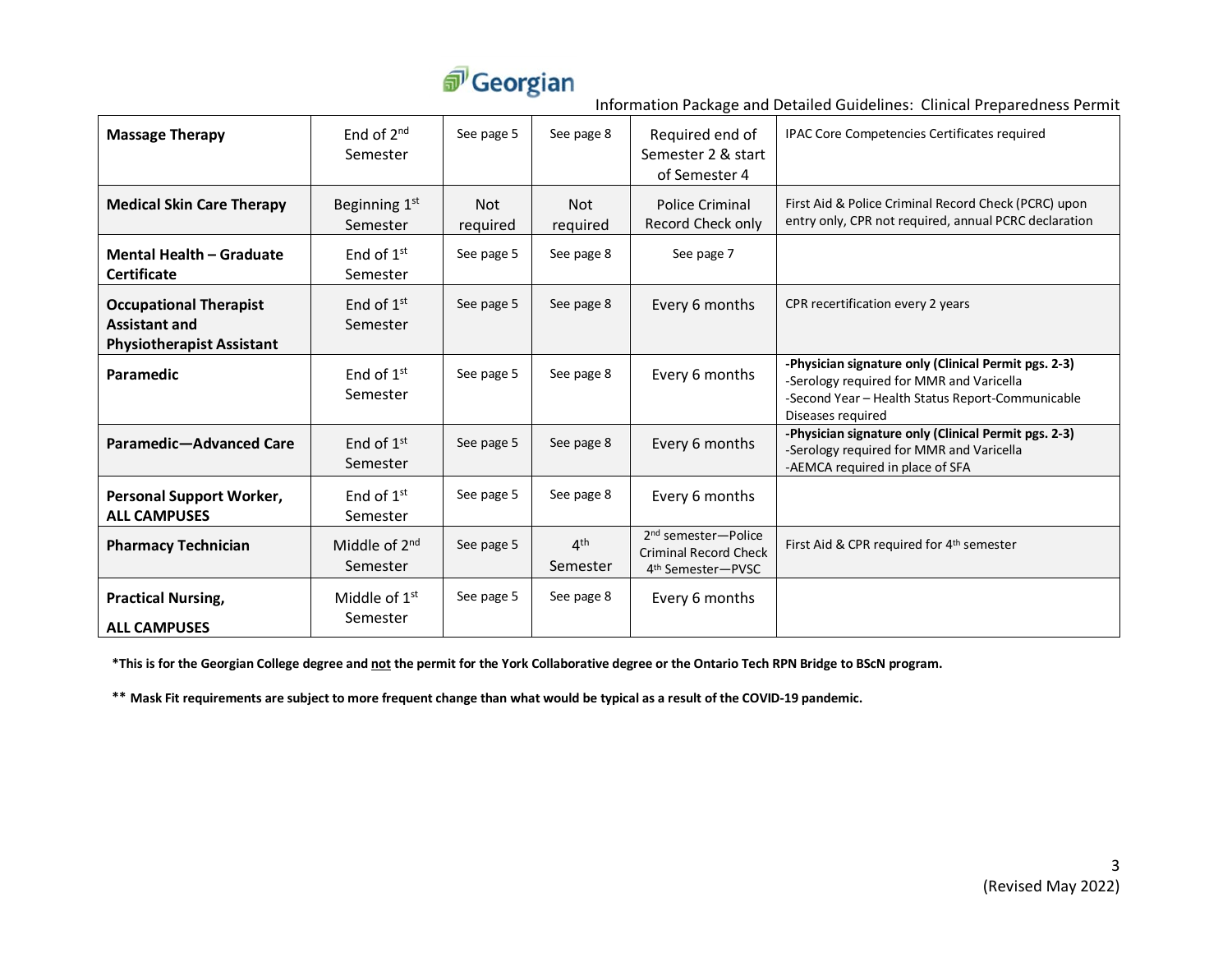

Information Package and Detailed Guidelines: Clinical Preparedness Permit

### **INTERNATIONAL STUDENTS**

- The Canadian Government requires all international students in a program with a placement component (e.g. Co-Op, Clinic, Clinical, etc.) to have a valid International Student Co-op Work Permit, in addition to your Study Permit.
- If you are not sure what the Co-op Work Permit is or how to obtain it please visit our Immigration Support page on the [student portal.](https://georgiancollege.sharepoint.com/sites/student/international/SitePages/International%20Student%20Advising.aspx) If you are on the Barrie Campus you can visit International in C Building, 2nd Floor or call them at 705.728.1968 ext. 1218
- If the you would like to connect with the immigration triage team, email Immigration Support at [Georgian College.](mailto:ImmigrationSupport@georgiancollege.ca)

### **FAILED PERMIT**

A Clinical Preparedness Permit that has not received a "PASS" is called a "Failed Permit". The reasons for a failed permit may include, but are not limited to, the following:

- Incomplete forms or requirements (does not meet criteria as listed in Permit and Information Package)
- Missing forms or requirements
- Not submitted or not submitted by deadline

### **"PLACEMENT"**

In this document, you will see the term "Placement" used. This term is defined as any experiential learning activity that occurs either in the Georgian College Health & Wellness Clinics or at an off-site location – examples may include a hospital or long-term care facility. Other terms that may be used interchangeably with "placement" in this document are "Clinical", "Co-Op", "Praxis" or "Practicum".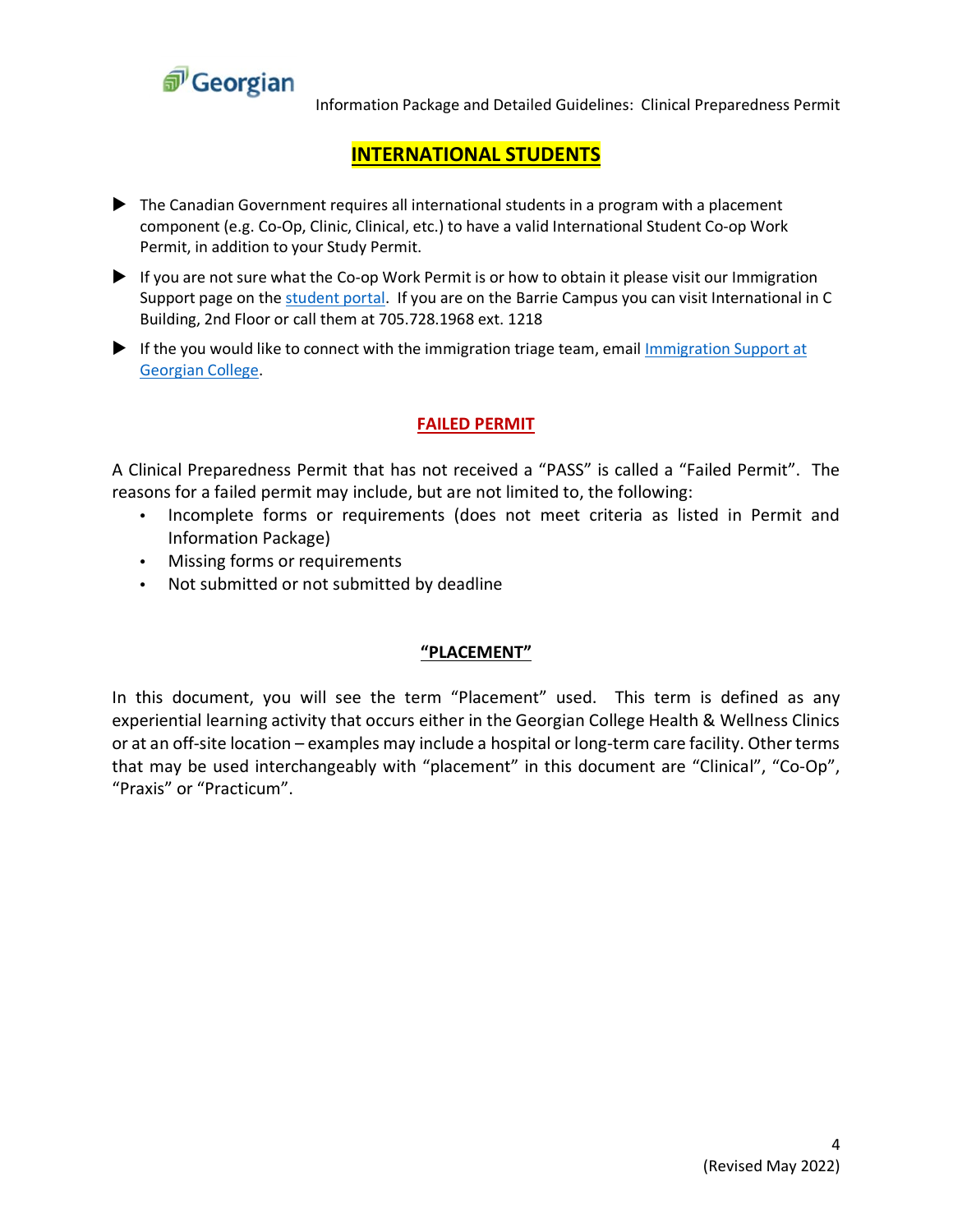

### Information Package and Detailed Guidelines: Clinical Preparedness Permit **MEDICAL REQUIREMENTS**

#### **RECORD OF IMMUNIZATION**:

This section must be completed by your Health Care Provider (Medical Physician, Nurse Practitioner, or Registered Nurse). **Copies of lab results (serology) for specified diseases must be presented with your permit**.

#### **1. COVID-19 (Coronavirus 2019) – Evidence of full immunization is required.**

**Coronaviruses** are a large family of viruses that originate in animals but are known to cause respiratory infections in humans. Novel coronaviruses include Severe Acute Respiratory Syndrome (SARS), Middle East Respiratory Syndrome (MERS-CoV) and coronavirus disease 2019 (**COVID-19**). **COVID-19** is a novel (new) coronavirus that was first identified in Wuhan, China in late 2019. The World Health Organization (WHO) classified COVID-19 as a pandemic on March 11, 2020.

An individual is defined as fully immunized ≥14 days after receiving their second dose of a two-dose Health Canada or World Health Organization approved COVID-19 vaccine series.

**NOTE**: In lieu of a COVID-19 vaccine, some clinical agencies *may* accept a medical note exemption from your physician. Ask your doctor for this if you are unable to be immunized for medical reasons and be prepared to share it with the clinical agency.

#### **2. TETANUS/DIPHTHERIA/PERTUSSIS - A Td or Tdap booster within the last 10 years is required**.

**Diphtheria** is a bacterial infection that can cause breathing problems, heart failure, paralysis and death. **Tetanus (Lockjaw)** is caused by bacteria and spores in the soil, which can infect wounds and causes painful muscle spasms, breathing failure and death.

**Pertussis (Whooping Cough)** is a bacterial disease with whooping inspirations and coughing followed by vomiting. Adolescents and adults with untreated pertussis are the most common source of infection for young unimmunized or partially immunized infants.

Routine childhood immunizations include all three of these vaccines. If childhood vaccines were not received, refer to your Health Care Provider for the required schedule to receive the complete series.

Adults are eligible for a one-time pertussis-containing booster (Tdap). This is generally given 10 years after the adolescent booster, which is given at 14-16 yrs. of age. If you are due for a booster, and have not had a pertussiscontaining booster as an adult, you should receive Tdap vaccine in place of Td vaccine.

### **3. MMR (MEASLES, MUMPS AND RUBELLA)**

**Measles** is a viral disease resulting in rash, high fever, cough, runny nose and watery eyes. It also leads to middle ear infection, pneumonia (lung infection) and inflammation of the brain, hearing loss, brain damage and death. **Mumps** is a viral disease resulting in fever, headache, earache, painful swelling of the glands in the mouth and neck and can cause inflammation of the brain. It can also cause temporary and permanent deafness, as well as swelling of the ovaries in women and testes in men, possibly leading to sterility.

**Rubella (German Measles)** is a viral disease resulting in fever, rash, and swelling of the neck glands and painful swelling of the joints. It can also cause bruising and bleeding. If a pregnant woman acquires rubella, it is very dangerous for the unborn baby.

Please provide evidence of vaccination with two doses of MMR (at least one month apart after one year of age) OR lab results (serology) showing immunity to measles, mumps and rubella.

Additional immunization can be discussed with your health care provider. If a booster is required due to having no immunity or indeterminate results for MMR, serology is not required after the booster.

### **4. VARICELLA (CHICKEN POX)**

**Varicella** is a viral disease resulting in scarring of the skin, skin infections, pneumonia, inflammation of the brain and death. It can also cause "shingles" a painful rash later in life.

Please provide evidence of Varicella vaccination (2 doses at least 6 weeks apart) OR, if no documentation of vaccination, serology lab results are required.

#### **5. POLIO (POLIOMYELITIS)**

**Polio** is a viral disease affecting nerve cells in the spinal cord and causes paralysis, inflammation of the brain and death.

Routine childhood immunizations include Polio vaccine. If childhood vaccines were not received, refer to your Health Care Provider for the required schedule to receive the complete series.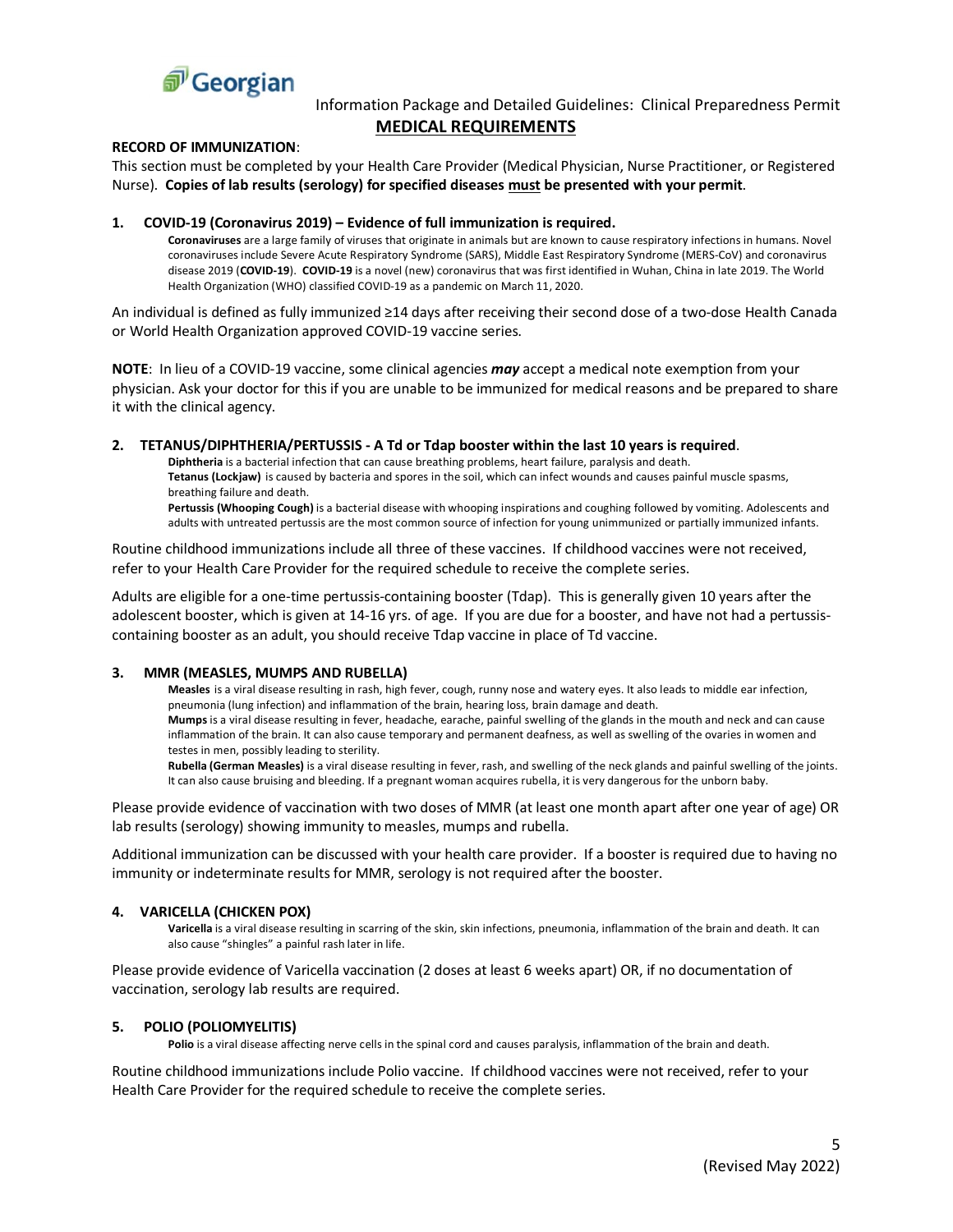

Information Package and Detailed Guidelines: Clinical Preparedness Permit

### **6. SEASONAL FLU SHOT (INFLUENZA VACCINE), required annually**

**Influenza i**s a viral infection of the nose, throat and lungs and causes cough, high fever chills, headaches and muscle pain. Influenza is highly contagious and can be life threatening. The severity of this infection varies from year to year depending on the strain.

**The Influenza vaccine is only available during Flu Season, beginning in October/November.** An increasing number of Health Care Facilities have adopted the Influenza vaccine as mandatory, whether there is an outbreak or not. If the vaccine was not received, you may be denied access to the facility, thus jeopardizing the successful completion of your placement.

Influenza virus vaccine is available free of charge from health services in the fall or can be obtained from your Health Care Provider. Submit evidence of the vaccination to Synergy at no additional charge, through your profile and Synergy Help Desk.

### **7. HEPATITIS B (Hep. B)**

**Hepatitis B** is a viral disease that can cause serious liver problems such as liver failure and liver cancer.

Serology is MANDATORY to inform response in cases of acute infection and lab results **must** be included with this Permit.

Students may enter clinical placements as long as they have had at least their  $2^{nd}$  Hepatitis B vaccine due to the 6-12 month wait for the 3<sup>rd</sup> vaccine. Additional serology (lab work) is required 4-6 weeks after the 3<sup>rd</sup> vaccination. If the  $3^{rd}$  vaccine was missed, please contact Synergy directly for next steps.

### **The vaccine is free to Grade 7 students in Ontario and, since 2000, has been a two-dose schedule. Adults require a three-dose schedule.**

For non-responders, additional doses up to another complete series of three can be done, with testing for response after each dose. Persons who fail to respond to three additional doses of vaccine are unlikely to benefit from further immunization.

If your serology indicates you are a Carrier, please ATTACH to your permit a copy of the most recent "Antigen Positive" blood test and notify the medical officer of health. It is the responsibility of Synergy Gateway to notify the Placement Office of these results. The Placement Office will advise the Associate Dean who will then work in collaboration with experts in the field, the relevant professional college and other individuals at Georgian College who are deemed necessary in the consultation process to determine available options. Every effort will be taken to protect the privacy of the student. **THIS MAY RESULT IN A FAILED PERMIT**.

### **8. TUBERCULOSIS SCREENING, required annually, process can take 6-8 weeks to complete**

**Tuberculosis** (TB) is an infectious disease spread through air by coughing, sneezing or spitting. Classic symptoms are a chronic cough with blood-tinged sputum, fever, night sweats and weight loss. Some living, travel or work history may mean you are at risk for tuberculosis.

### **1. Documentation of a Base-line Two Step Mantoux skin test is required for all students.**

- a) Students who have never completed TB testing must complete a Base-line Two Step Mantoux skin test.
- b) Students who have a previously documented negative Two Step test must complete a One Step test.
- c) Students who have received a BCG vaccination **are not** exempt from Mantoux testing.
- **2**. Students who have had a previously documented positive Mantoux test should **not** receive further Mantoux testing.
	- a) If a student has a previously documented positive Mantoux Two-Step screening and has received investigation – a copy of chest x-ray report from this year and a note must be provided indicating that the "student is free from signs and symptoms of active tuberculosis" and must be included in this package.
	- b) A chest x-ray every 2 years is required for positive Mantoux test.

For any student that tests positive for the first time:

- a) Include results of the positive Mantoux screening (mm of duration).
- b) A chest x-ray is required and the report must be enclosed in this package.

c) The responsibility for follow-up lies with the physician as per OHA/OMA Communicable Disease Surveillance Protocols.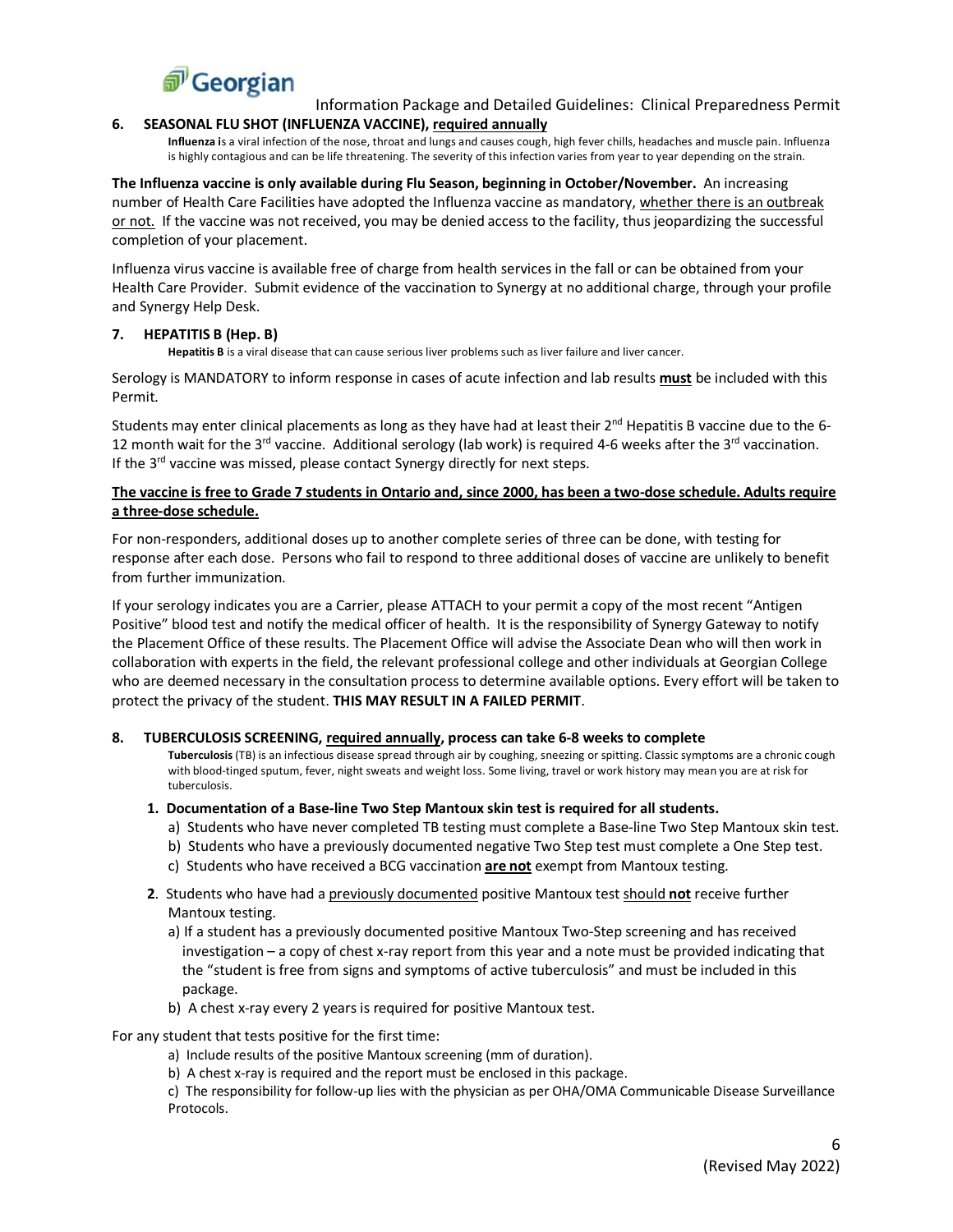

### **ADDITIONAL REQUIREMENTS (Mandatory)**

### **9. POLICE VULNERABLE SECTOR CHECK (PVSC) – Valid for 12 months unless otherwise stated on Pages 2-3 of this document for YOUR program.**

**Notice:** *Health Sciences students are required by host agencies/employers to provide a current Police Vulnerable Sector Check (PVSC) from a recognized police service before they start their clinical placement. Individuals who have been charged or, convicted criminally and not pardoned, will be prohibited from proceeding to a clinical or work placement as per Georgian College Academic Policy 2.7[: http://cat.georgiancollege.ca/academic](http://cat.georgiancollege.ca/academic-regulations/admissions/)[regulations/admissions/](http://cat.georgiancollege.ca/academic-regulations/admissions/) and Policy 4.2.3[: http://cat.georgiancollege.ca/academic-regulations/registration/](http://cat.georgiancollege.ca/academic-regulations/registration/) .*

*Students should check their Program Outline for more information. These checks are required prior to the placement start.*

*Accordingly, if a student is registering in a program with a clinical placement component, it is the student's responsibility to ensure that they are eligible to participate. Further, Georgian College assumes no responsibility*  for these matters and students should be aware that tuition and related fees would not be refunded in the event *that access to a clinical or placement course is denied. Students should also be aware that some professions and licensing boards also have a criminal record check provision to ensure suitability to practice in the profession. Accordingly, it is recommended that students who have a criminal record contact the appropriate professional association or licensing agency prior to starting their college studies. The costs associated with the provision of the criminal record check are to be borne by the student.*

This must be renewed every twelve months, unless otherwise stated on Pages 2-3 of this Guideline. However, our Hospital, Long Term Care and Paramedic Service partners require that students' PVSC be current within 6 months. **Please check Pages 2-3 of this document to see if this is a requirement of your program.**

*\*\*Students are required to carry their PVSC to the clinical area. A representative in the agency may ask to see that you have a valid Police Vulnerable Sector Check at any time. \*\**

**Please note**: depending on the police service this process may take 12 weeks or more, so be sure to apply early.

### **For students who currently reside in Barrie:**

• To apply or renew your Barrie Police vulnerable sector check, please find all instructions on thei[r website.](http://www.policesolutions.ca/checks/services/barrie/index.php)

### **For students who currently reside in South Simcoe or Toronto region:**

- To apply or renew your South Simcoe Police or Toronto Police check, please email the Clinical Placement [Office](mailto:ClinicalPlacementOffice@GeorgianCollege.ca) for instructions.
- It is mandatory that you bring your student card and a government issued photo ID card at your scheduled appointment.
- Please **do not** apply or pay at your **local** South Simcoe or Toronto Police Station or any **third-party** agency, as it will **NOT** be a valid police check. You must follow the instructions above.

### **For students who currently reside in an area serviced by the Ontario Provincial Police:**

- If you live in an area serviced by the Ontario Provincial Police, you will require a letter stating that you are a Georgian College student in order to pay the student rate. These can be found under Important Forms on your Synergy Gateway profile. If you are a new student, and do not yet have access to Synergy, please email th[e Clinical Placement Office](mailto:ClinicalPlacementOffice@GeorgianCollege.ca) for the letter.
- All checks are currently being completed in a central department. Please visit the Ontario Provincial [Police website](https://www.opp.ca/index.php?id=115&entryid=56a1276d8f94acdb5824a3d7) for specific instructions.

**For students in Acupuncture, Esthetician and Medical Skin Care Therapy, required annually in lieu of a new record check:** Students are required to sign the Clinical Placement Criminal Record/Vulnerable Sector Check Declaration Form and upload to Synergy Gateway.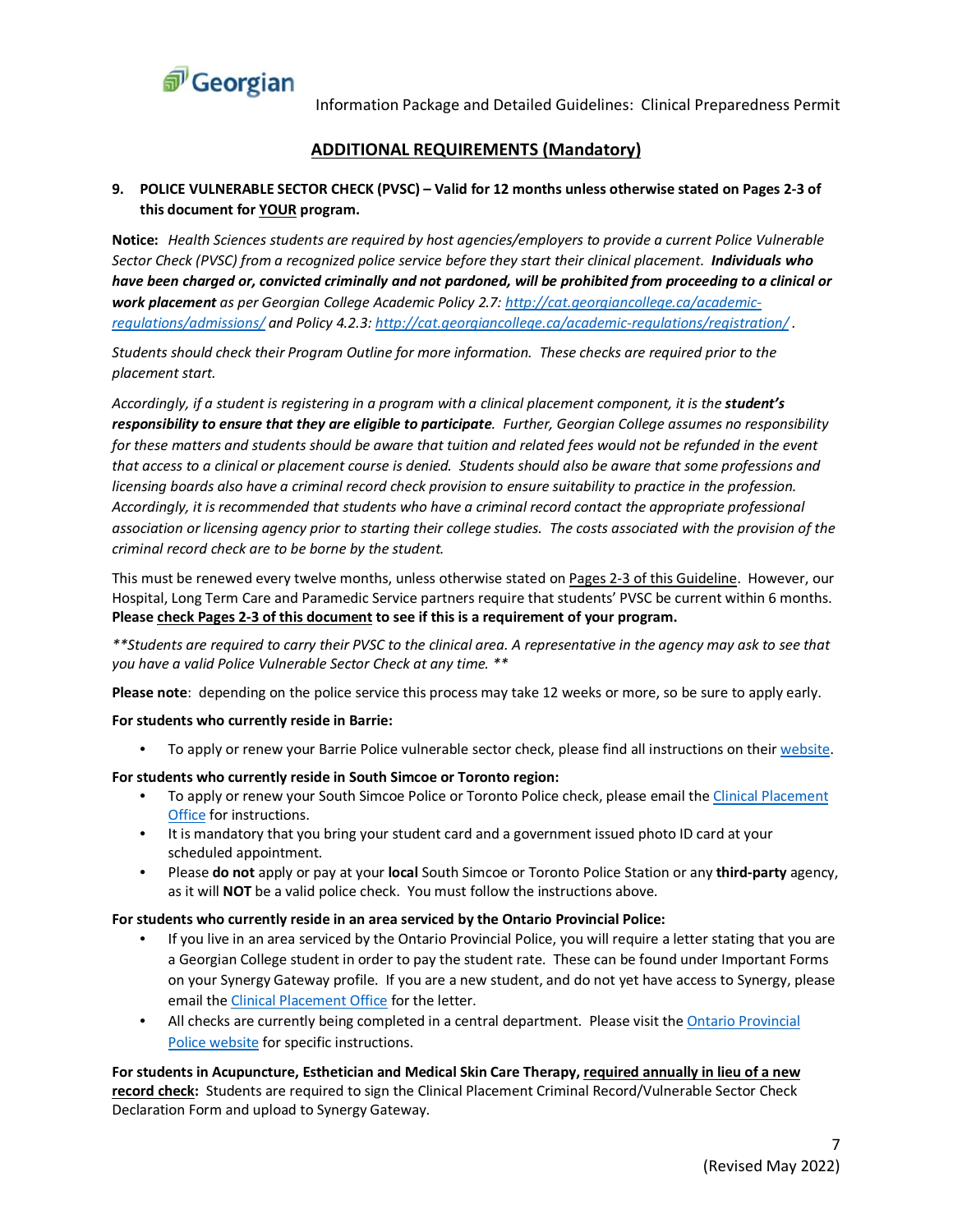

- **10. STANDARD FIRST AID**, **refer to card for expiry date -** Standard First Aid is required upon entry into the program.
- **11. CPR – LEVEL HCP (For Health Care Providers) or BLS (Basic Life Support), required annually**

CPR at the Health Care Provider Level (HCP) is **required yearly, regardless of the expiry date on the card.** It is the *student's responsibility* to ensure that the certificate is current throughout the program. Blended (online + in-person) courses are accepted. Those that are ONLY online are NOT accepted.

### **12. RESPIRATOR MASK FIT TESTING, required every two years**

Students attending off-campus placements are required to be fit tested for a 3M N95 respirator prior to their 1st clinical placement and at least every two years thereafter. This is an agency specific requirement.

Mask Fit Tests are a student expense that is not included in other fees. Georgian College will arrange for oncampus mask fit testing if the service is available. At other times, students may be directed to obtain testing at an agency or third party. Mask Fit requirements are subject to more frequent change than what would be typical as a result of the COVID-19 pandemic.

Dental students require a *specific* brand of mask for our clinics. If you are a dental student obtaining a mask fit outside of the college please check with your Program Coordinator to ensure you select the correct brand.

Please note: You are unable to complete the Fit Testing if you have facial hair, injury or piercings that interfere with respirator use. If you lose/gain a significant amount of facial weight or experience changes in your facial shape, i.e. trauma, surgery or pregnancy, fit testing should be repeated earlier than two years.

### **13. WHMIS CERTIFICATE**

The WHMIS module is available through this link: [Http://portal.mycampus.ca/mycampusfiles/dc/fieldplacement/WHMIS/story.html](http://portal.mycampus.ca/mycampusfiles/dc/fieldplacement/WHMIS/story.html) 

**Students require a minimum grade of 80% to pass.** Please print your certificate following completion of the module, remembering to select Georgian College so it appears on the certificate.

### **14. MINISTRY OF LABOUR – WORKER AND SAFETY AWARENESS CERTIFICATE**

This certification is available on the Ministry of Labour website, via a free eLearning module. Students must access the eLearning module from any computer, complete the training and print the certificate of completion.

It is crucial you print your own certificate at the time of completion because the Ministry does not maintain a database. You need to complete the module in a single sitting, it is not possible to stop part way through and resume at a later time/date. The website indicates that the module takes 45-60 minutes to complete.

To access the eLearning module:

- 1. Use a computer with audio and a printer.
- 2. Visit this website:<https://www.labour.gov.on.ca/english/hs/elearn/worker/foursteps.php>
- 3. Click the link titled "Access the eLearning Module".
- 4. Complete the eLearning module.
- 5. Print your certificate of completion.
- 6. Keep your printed certificate of completion with your permit and upload to your Synergy profile

### **15. WSIB STUDENT DECLARATION**

The WSIB Student Declaration form is available in the Important Forms tab on Synergy Gateway's Verified system. By signing the form, students acknowledge they have read and understand that WSIB or private insurance coverage will be provided through the Ministry of Colleges and Universities while they are in their unpaid clinical placement that is required by their program of study. They also agree to immediately report any workplace related injury or disease to their placement agency as well as my Georgian College Monitor/Placement Supervisor.